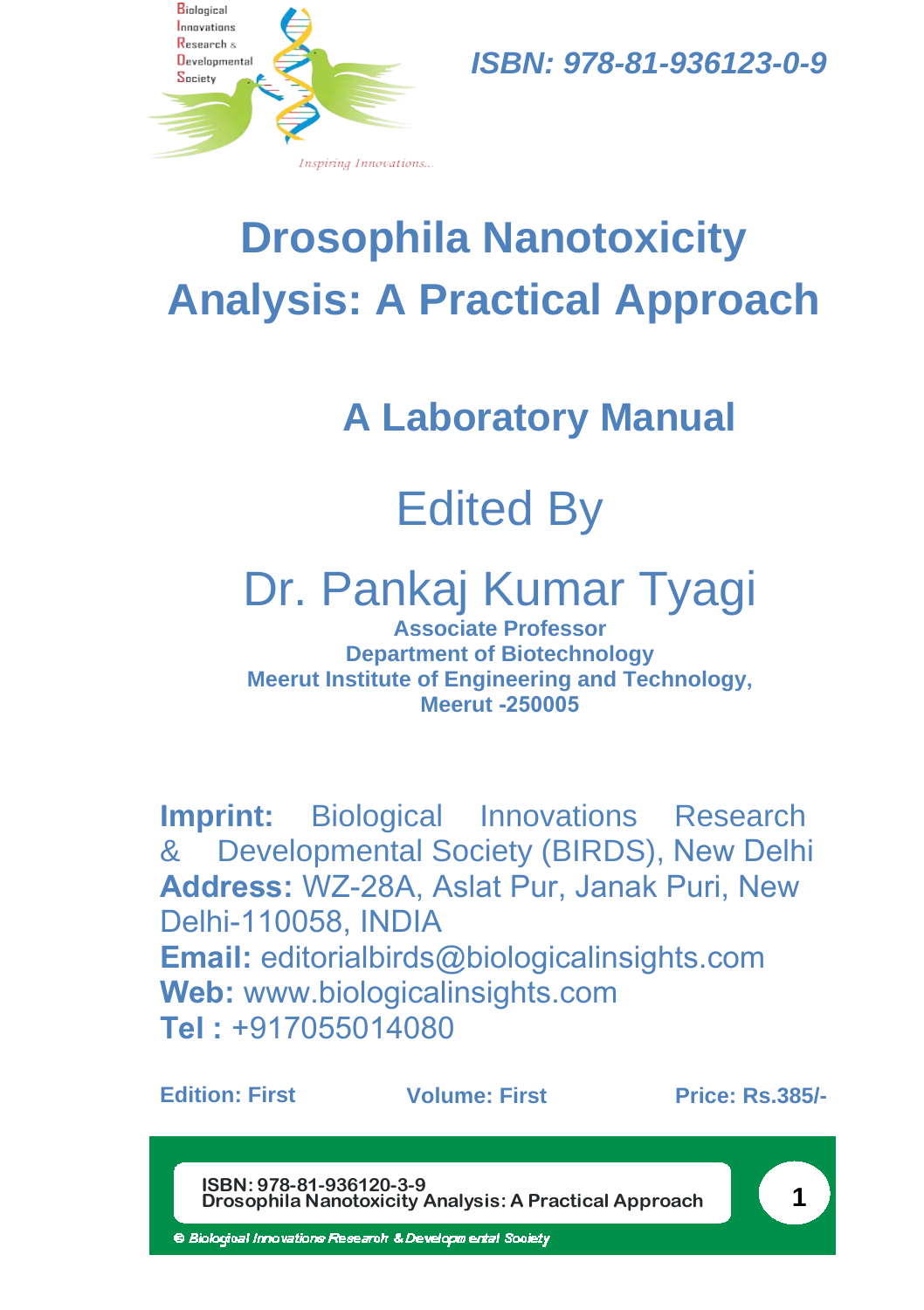## **Authors of the Book**

#### **Dr. Pankaj Kumar Tyagi**

Associate professor Department of Biotechnology Meerut Institute of Engineering & Technology, Meerut-250005, India **Dr. Nitin Garg** Associate professor Department of Biotechnology Meerut Institute of Engineering & Technology, Meerut-250005, India **Mr. Anami Ahuja** Research Assistant Department of Biotechnology Meerut Institute of Engineering & Technology, Meerut-250005, India **Dr. Arvind Kumar** Assistant Professor Department of Biotechnology Meerut Institute of Engineering & Technology, Meerut-250005, India

#### **Dr. Shruti Tyagi**

Scientist (WOS-A) Department of Biotechnology Meerut Institute of Engineering & Technology, Meerut-250005, India **Er. Sandeep Sirohi** Associate professor Department of Biotechnology Meerut Institute of Engineering & Technology, Meerut-250005, India **Dr. Prachi Yadav** Scientist Division of Genetics, *Indian Agricultural Research Institute*, Delhi- 110012, India

#### **Ms. Mansi Mishra**

Research Scholar Centre for Rural Development and Technology, Indian Institute of Technology, Delhi -110016, India

## **Advisory Board Members of the BIRDS**

#### **Dr. Ravi Parkash**

Professor Emeritus Department of Genetics Maharshi Dayanand University Rohtak-124001, Haryana, India

#### **Dr. Narayan Chandra Mishra**

Associate Professor Department of Polymer and Process Engineering IIT Roorkee Saharanpur -247001,Uttar Pradesh, India

#### **Er. M V B Krishnamraju**

Associate Professor, Dept of Mechanical Engineering, C V R college of Engineering Ibhrahimpatnam-510501, Hyderabad, India

#### **Dr. Neeraj Dilbaghi**

Professor & Chairperson Department of Bio and Nano Technolgy, Guru Jambheshwar University of Science & Technology Hisar-125001, Haryana, India **Dr. Syed Shadab Raza** Assistant Professor & PI Laboratory for Stem Cell & Restorative Neurology Dept. of Biotechnology, Era's Medical College & Hospital Era University Lucknow-226003,Uttar Pradesh, India **Dr. Ashok Munjal** Professor , Department of Genetics

Barkatullah University, Bhopal -462026 , M.P. India

**Copyright:** All rights reserved. No part of this publication, including the tittle of the book, may be reproduced by any means, electronic or mechanical-other than for "fair use" as brief quotations embodied in the articles and reviews without prior permissions of the author and publisher. All rights are reserved with Biological Innovations Research & Developmental Society (BIRDS)

#### **ISBN: 978-81-936120-3-9 Drosophila Nanotoxicity Analysis: A Practical Approach 2**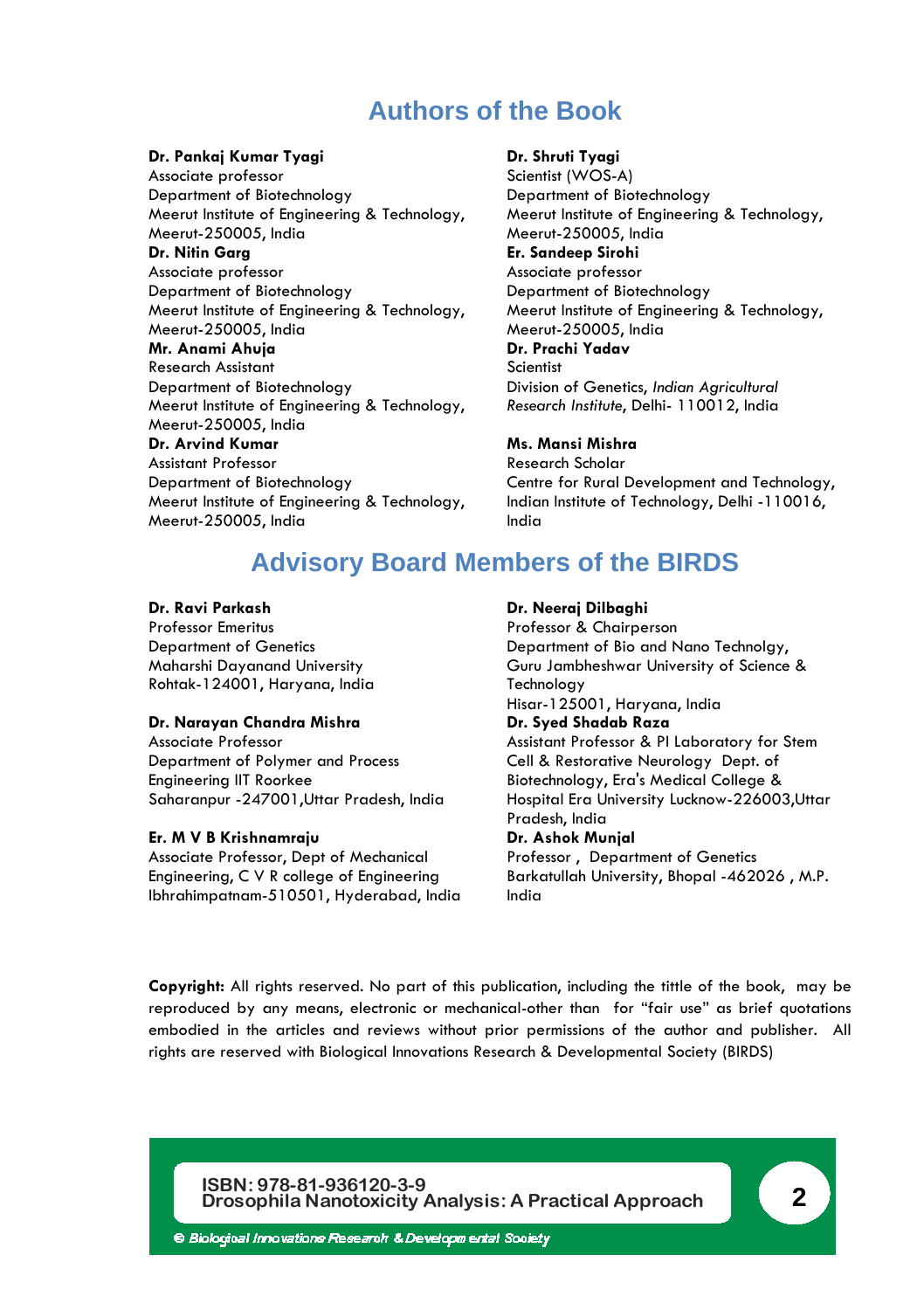## **PREFACE**

This book contains a compendium of protocols currently in use in our *Drosophila* and nanotoxicity research laboratory of Meerut Institute of Engineering & Technology, Meerut. Some of these methods did not originate in this laboratory, but were obtained from other groups and are presented with little or no modification. We hope that by collecting them in one volume, we will be providing a useful service to other *Drosophila* biologists and nanobiotechnologist groups. We would be grateful for any corrections or suggested modifications to the protocols. Please feel free to communicate us for any error and recommend this book as you wish.

> **The Editorial Board of BIRDS Press, WZ-28A, Aslat Pur, Janak Puri New Delhi-110058, INDIA Email: [editorialbirds@biologicalinsights.com](mailto:editorialbirds@biologicalinsights.com) Web: www.biologicalinsights.com Tel : +917055014080**

**ISBN: 978-81-936120-3-9 Drosophila Nanotoxicity Analysis: A Practical Approach 3**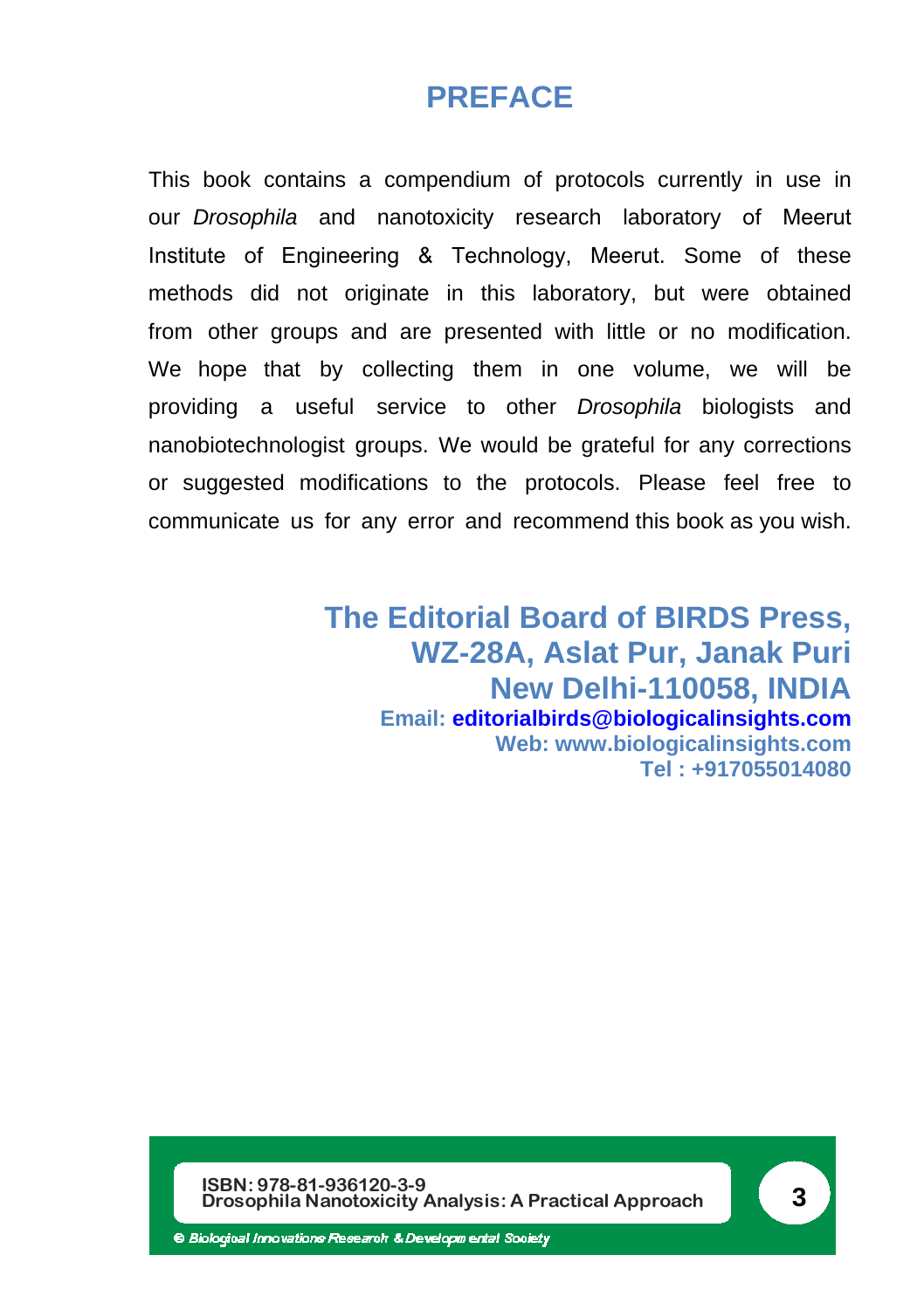## **CONTENTS**

**1** *Drosophila* **basic handling, culturing techniques, identification of sexing and virginity of females** *Shruti Tyagi*

| 1.1     | Introduction                                                      | 9  |
|---------|-------------------------------------------------------------------|----|
| 1.2     | Life cycle of Drosophila                                          | 10 |
| 1.3     | Culturing of Drosophila                                           | 11 |
| 1.3.1   | Drosophila food medium ingredients                                | 11 |
| 1.3.2   | Food medium preparation procedure                                 | 12 |
| 1.4     | How to control bacterial infection in <i>Drosophila</i> cultures? | 13 |
| 1.5     | How to control mites infection in <i>Drosophila</i> culture?      | 13 |
| 1.6     | Identification of sexing and virginity of females                 | 13 |
| 1.6.1   | Procedure                                                         | 13 |
| 1.6.2   | Precautions                                                       | 14 |
| 1.6.3   | Identification of sex                                             | 14 |
| 1.6.3.1 | Size                                                              | 14 |
| 1.6.3.2 | Shape                                                             | 14 |
| 1.6.3.3 | Color                                                             | 15 |
| 1.6.3.4 | Sex combs                                                         | 15 |
| 1.6.3.5 | External genitalia                                                | 15 |
| 1.7     | Identification of virgin females                                  | 15 |
|         |                                                                   |    |

## **2 Demonstration of Law of segregation using**  *Drosophila* **mutants**

*Pankaj Kumar Tyagi*

| 2.1 | Principle                       | 17 |
|-----|---------------------------------|----|
| 2.2 | Procedure                       | 18 |
| 2.3 | <b>Observations and Results</b> | 19 |
| 2.4 | Conclusions                     | 20 |
| 2.5 | <b>Precautions</b>              | 21 |

### **3 Demonstration of Law of independent assortment of using** *Drosophila* **mutants** *Pankaj Kumar Tyagi*

| 3.1 | Principle                       | 22 |
|-----|---------------------------------|----|
| 3.2 | Procedure                       | 23 |
| 3.3 | <b>Observations and Results</b> | 24 |
| 3.4 | Conclusions                     | 25 |
|     |                                 |    |

**ISBN: 978-81-936120-3-9 Drosophila Nanotoxicity Analysis: A Practical Approach 4**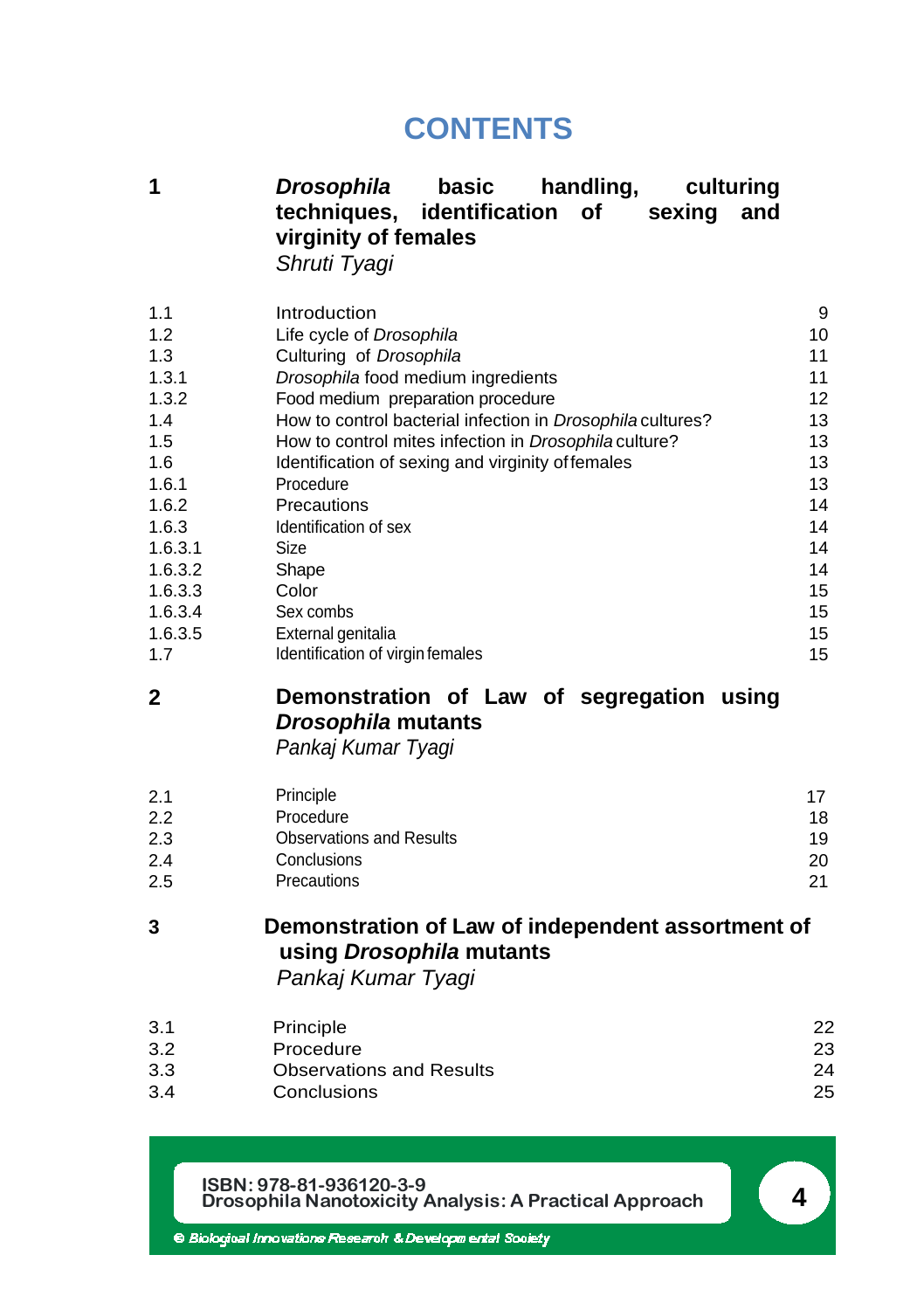| Crosses to study sex linkage of white gene<br>of Drosophila |    |
|-------------------------------------------------------------|----|
| Pankaj Kumar Tyagi, Sandeep Sirohi                          |    |
| Introduction                                                | 26 |
| Principle                                                   | 26 |
| Procedure                                                   | 28 |
| <b>Observations and Results</b>                             | 28 |
|                                                             |    |

## **5 Isolation & visualization of genomic DNA from**  *Drosophila*

*Pankaj Kumar Tyagi, Nitin Garg*

| Introduction            | 29 |
|-------------------------|----|
| Material required       | 29 |
| Solution preparation    | 30 |
| Solution A              | 30 |
| Solution B              | 30 |
| <b>TE Buffer</b>        | 30 |
| Procedure               | 30 |
| <b>Isolation of DNA</b> | 30 |
| Visualization of DNA    | 31 |
| Results                 | 31 |
| Precautions             | 32 |
|                         |    |

### **6 Preparation and analysis of chromosomes from dipteran insect salivary glands**  *Pankaj Kumar Tyagi*

| 6.1   | Introduction           | 33 |
|-------|------------------------|----|
| 6.2   | Significance           | 34 |
| 6.3   | Material required      | 34 |
| 6.3.1 | <b>Ringer solution</b> | 35 |
| 6.3.2 | Aceto-Orcein stain     | 35 |
| 6.4   | Procedure              | 35 |
| 6.5   | <b>Results</b>         | 37 |

## **7 Synthesis and characterization of gold nanoparticles (AuNPs)**

*Shruti Tyagi*

| 7.1   | Introduction                                           | 38 |
|-------|--------------------------------------------------------|----|
| 7.2   | Chemical synthesis of gold nanoparticles               | 39 |
| 7.2.1 | Chemicals required                                     | 39 |
| 7.2.2 | Procedure                                              | 39 |
| 7.3   | Biological synthesis of gold Nanoparticles (Bio-AuNPs) | 39 |
| 7.3.1 | Sample collection                                      | 39 |

**ISBN: 978-81-936120-3-9 Drosophila Nanotoxicity Analysis: A Practical Approach 5**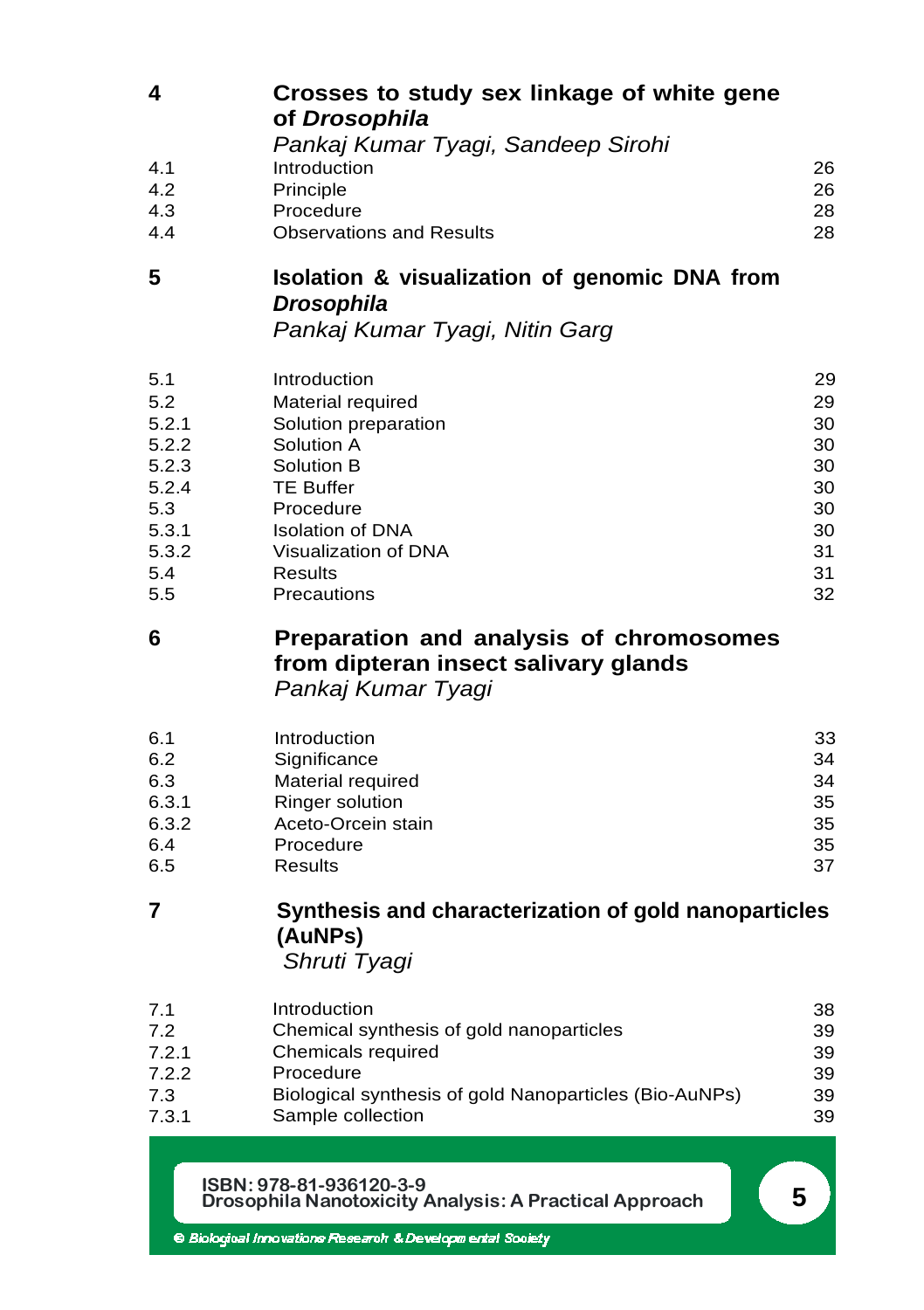| 7.3.2 | Preparation of extract                                                                                                                           | 39 |
|-------|--------------------------------------------------------------------------------------------------------------------------------------------------|----|
| 7.3.3 | Procedure                                                                                                                                        | 39 |
| 7.4   | Characterization of gold nanoparticles                                                                                                           | 40 |
| 7.5   | <b>Results</b>                                                                                                                                   | 41 |
| 8     | <b>Synthesis</b><br>characterization of<br>silver<br>and<br>nanoparticles (AgNPs)<br>Shruti Tyagi                                                |    |
| 8.1   | Introduction                                                                                                                                     | 44 |
| 8.2   | Principle                                                                                                                                        | 45 |
| 8.3   | Chemical synthesis of silver nanoparticles                                                                                                       | 45 |
| 8.3.1 | Chemicals required                                                                                                                               | 45 |
| 8.3.2 | Procedure                                                                                                                                        | 45 |
| 8.4   | Biological synthesis of silver nanoparticles (Bio-AgNPs)                                                                                         | 45 |
| 8.4.1 | Preparation of extract                                                                                                                           | 45 |
| 8.4.2 | Procedure                                                                                                                                        | 46 |
| 8.5   | Characterization of silver nanoparticles                                                                                                         | 46 |
| 8.6   | <b>Results</b>                                                                                                                                   | 47 |
| 9     | characterization<br>zinc<br>Synthesis<br>and<br>οf<br>nanoparticles (ZnNPs)<br>Shruti Tyagi, Mansi Mishra, Sandeep Sirohi                        |    |
| 9.1   | Introduction                                                                                                                                     | 50 |
| 9.2   | Material required                                                                                                                                | 51 |
| 9.3   | Procedure                                                                                                                                        | 51 |
| 9.4   | Characterization of zinc nanoparticles                                                                                                           | 51 |
| 9.5   | <b>Results</b>                                                                                                                                   | 52 |
| 10    | Study of some adult mutants phenotypes of<br><b>Drosophila</b><br>Pankaj Kumar Tyagi, Anami Ahuja                                                |    |
| 10.1  | Introduction                                                                                                                                     | 54 |
| 10.2  | <b>Type of Mutants</b>                                                                                                                           | 54 |
| 11    | Impacts of silver nanoparticles ingestion on<br>pigmentation and developmental progression in<br><b>Drosophila</b><br>Shruti Tyagi, Arvind Kumar |    |
| 11.1  | Introduction                                                                                                                                     | 59 |
| 11.2  | Procedure                                                                                                                                        | 59 |
| 11.3  | <b>Results and Observations</b>                                                                                                                  | 60 |
|       | ISBN: 978-81-936120-3-9<br>Drosophila Nanotoxicity Analysis: A Practical Approach                                                                | 6  |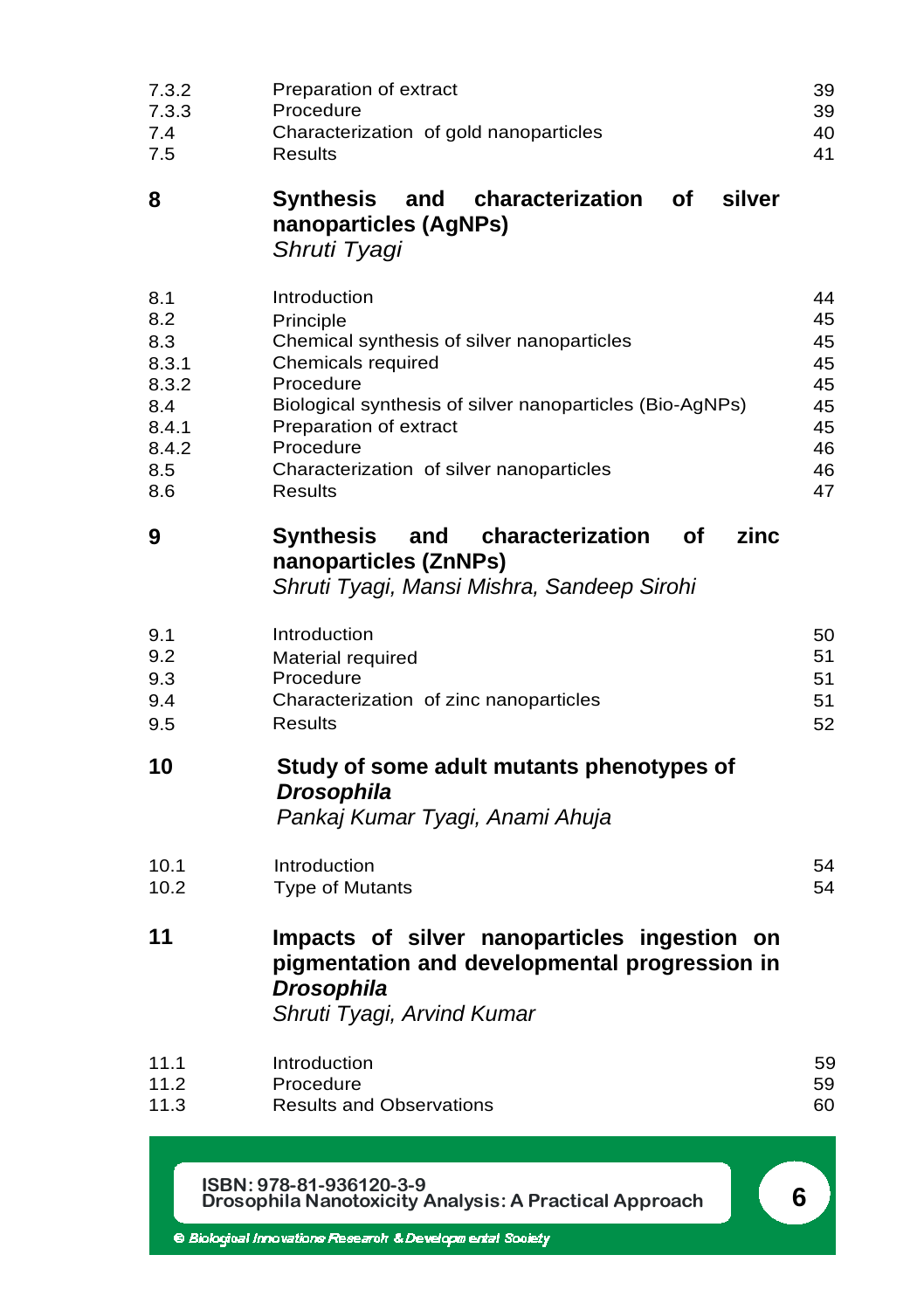| 12                                                                                                           | Phenotypical neurodegenerative defects analysis<br>on eye pigments in Drosophila<br>Anami Ahuja                                                                                                                                                               |                                                                      |
|--------------------------------------------------------------------------------------------------------------|---------------------------------------------------------------------------------------------------------------------------------------------------------------------------------------------------------------------------------------------------------------|----------------------------------------------------------------------|
| 12.1<br>12.2<br>12.3                                                                                         | Introduction<br>Procedure<br><b>Results</b>                                                                                                                                                                                                                   | 61<br>61<br>62                                                       |
| 13                                                                                                           | Immunostaining of imaginal discs of third instar<br>larva of Drosophila melanogaster<br>Prachi Yadav                                                                                                                                                          |                                                                      |
| 13.1<br>13.2<br>13.3<br>13.3.1<br>13.3.2<br>13.3.3<br>13.3.4<br>13.3.5<br>13.3.6<br>13.3.7<br>13.3.8<br>13.4 | Introduction<br>Dissection of larvae<br>Material required<br>Drosophila Ringers solution<br><b>Phosphate Buffer Saline</b><br>PBT<br>Fixative<br>Glycerol for mounting<br><b>Blocking solution</b><br>Primary antibodies<br>Secondary antibodies<br>Procedure | 63<br>64<br>64<br>64<br>65<br>65<br>65<br>65<br>65<br>66<br>66<br>66 |
| 14                                                                                                           | Preparation of unhatched first instar larval                                                                                                                                                                                                                  |                                                                      |
|                                                                                                              | cuticles from Drosophila embryos<br>Prachi Yadav                                                                                                                                                                                                              |                                                                      |
| 14.1<br>14.2<br>14.2.1<br>14.2.2<br>14.2.3<br>14.3<br>14.3.1<br>14.3.2                                       | Introduction<br>Material required<br>Black media for egg laying<br>Yeast paste<br>Hoyer's medium<br>Procedure<br>Devitellinize the embryos<br>Mount cuticles                                                                                                  | 68<br>69<br>69<br>69<br>69<br>70<br>70<br>71                         |
| 15                                                                                                           | Dissection and visualization of imaginal discs in<br><b>Drosophila</b><br>Shruti Tyagi, Arvind Kumar                                                                                                                                                          |                                                                      |
| 15.1<br>15.2<br>15.3<br>15.4                                                                                 | Introduction<br>Material required<br>Procedure<br><b>Results and Observations</b>                                                                                                                                                                             | 73<br>73<br>74<br>74                                                 |